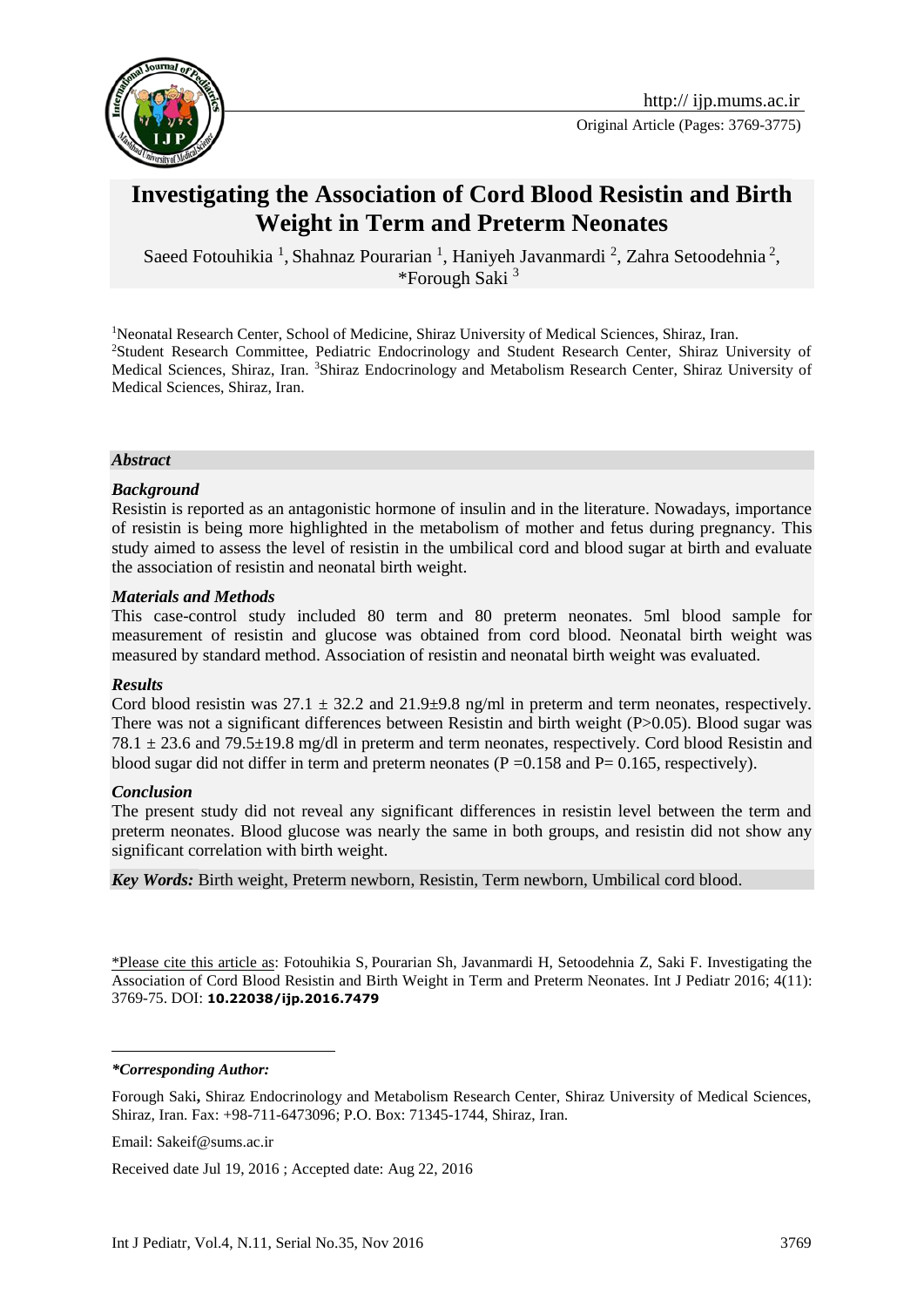# **1- INTRODUCTION**

 Preterm neonates defined as whom delivered before the completion of 37 week gestation, are one of the high risk groups for morbidity and mortality among infants worldwide. These morbidities could be due to the underdeveloped lung tissue, sepsis, necrotizing enterocolitis, intraventricular hemorrhage, periventricular leukomalacia, cerebral palsy, and retinopathy of prematurity (1). Despite advances in neonatal care, it still imposes a high burden on health services, families and caregivers (2). This is due to the fact that preterm birth is a multifactorial event, and it might be due to either maternal pathological conditions (placental abruption, placenta previa, severe preeclampsia, eclampsia, etc.); or fetal conditions (fetal distress, fetal growth restriction, fetal malformations, etc.). Therefore, studies to identify its causes or risk factors during pregnancy could help us to prevent its morbidities (3).

Some studies revealed that fetal growth has an association with insulin like growth factor 1 (IGF1) and insulin like growth factor 2 (IGF2), presenting in the fetal plasma since the  $15<sup>th</sup>$  week of gestation [\(4,](#page-5-0) [5\)](#page-5-1). Another important suggested fetal growth factor is adipokines which is secreted from adipose tissue  $(6, 7)$ . They consist of hormone-like factors, cytokines and several chemokines which exert important functions on inflammation, immunity and adipogenesis [\(6,](#page-5-2) [8\)](#page-5-3).

One of the most noted factors secreted from the adipose tissue is resistin. It is an antagonistic hormone of insulin and its function interferes with glucose homeostasis [\(9\)](#page-5-4). This cysteine rich protein, discovered in 2001, is also secreted from the mononuclear cells of human body and seems to play a substantial role in fetal growth [\(9-12\)](#page-5-4). Trophoblastic cells of the placenta seem to be the other source of resistin secretion [\(9\)](#page-5-4). Resistin in association with leptin and also their correlation with gestational age and anthropometric indices have been revealed in some investigations [\(13\)](#page-5-5). In addition to resistin, leptin and adiponectin influence the insulin resistance, fetal growth and property of fat resources [\(14,](#page-5-6) [15\)](#page-5-7). The positive correlation between resistin level and insulin resistance has been observed in some investigations [\(16\)](#page-5-8). Also, a reduction in the insulin sensitivity has been reported more prevalently in small for gestational age (SGA) neonates [\(17\)](#page-5-9). On the other hand, energy metabolism is altered during pregnancy and many of the placental hormones are suggested to have the maternal insulin-resistance effect by an unknown mechanism probably due to providing adequate energy and nutrient to the fetus [\(18\)](#page-5-10). Resistin is supposed to play a role as a source of energy in metabolism of pregnant women [\(17\)](#page-5-9).

Moreover, the positive correlation between gestational age and resistin level may only demonstrate more hormone production due to the greater mass of fat in the advanced stages of pregnancy [\(17\)](#page-5-9). This adipokine is suggested to play a role in fetal development due to its high level demonstration in the umbilical blood cord in recent studies. However, its role in fat synthesis and glucose homeostasis is not yet firmly demonstrated [\(19-21\)](#page-5-11). Resistin level in term and preterm neonates seems to show differences in some studies. For instance, higher levels of resistin in term infants compared with preterm neonates have been reported in Pak-Cheng et al.'s investigation [\(13\)](#page-5-5). On the other hand, lower amounts of resistin was discovered in term neonates compared with preterm neonates in Martos-Moreno et al.'s study [\(22\)](#page-6-0). This study aimed: to assess the level of Resistin and blood sugar in the umbilical blood cord at birth, and also to illustrate the probable association of Resistin in determining neonatal birth weight.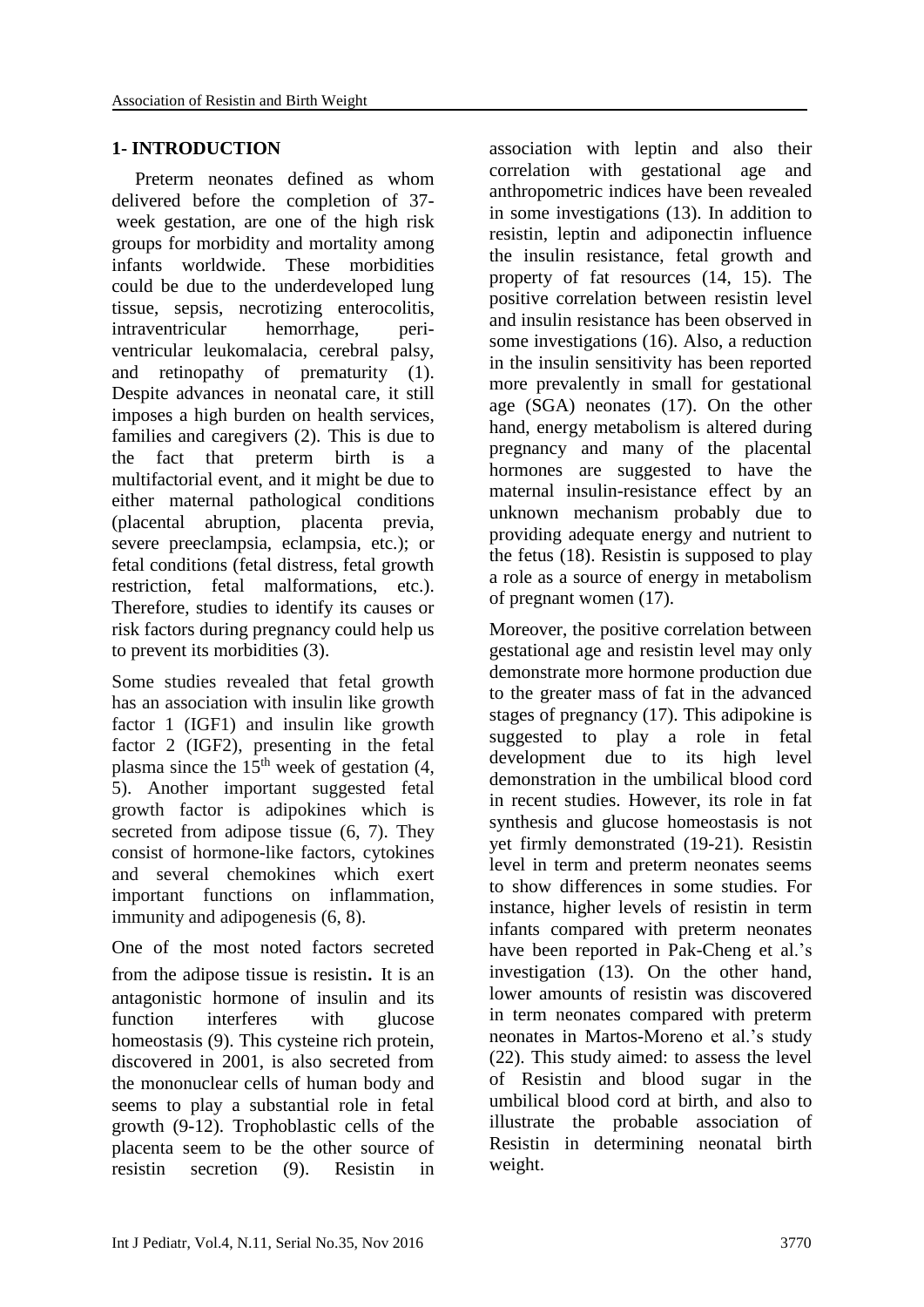#### **2- MATERIALS AND METHODS**

#### **2-1. Population**

 This case-control study has been conducted on 160 neonates delivered in Hafez hospital affiliated with Shiraz University of Medical Sciences from April 2015 to January 2016. Eighty term neonates were enrolled as the case group. Eighty age and sex matched pre-term neonates were selected randomly as the control group.

Exclusion criteria were: 1) Maternal diseases including kidney transplantation, systemic lupus erythematosus, Rheumatoid arthritis, chronic diabetic mellitus, chorioamnionitis, intra uterine infections, the history of medication use in recent pregnancy and prolonged rupture of membrane (PROM) and 2) Neonatal complications consisting of chromosomal disorders, asphyxia chromosome, congenital anomalies (microphthalmia, hepatosplenomegaly, and cataract).

### **2-2. Anthropometric measurements**

Gestational age was verified by sonography, physical examination and new Balard scoring in the first trimester. Anthropometric indices of the mothers and neonates were evaluated by an expert physician. Salter spring balance was applied for birth weight measurement. Head circumference of the neonates was measured by a fiber glass tape (CMS Instruments, London, UK). Harpenden infant stadiometer (CMS instruments, London, UK) was used to measure the birth length. The mother's height was measured while standing without shoes on the floor with a standard-mounted meter and rounded to the nearest 0.5 cm. A standard scale (Seca, Germany) was applied to measure the mothers' weight, while they were wearing a light cloth and no shoes. The following formula was used to demonstrate the Body Mass Index (BMI) calculation:

BMI (Kg/m<sup>2</sup>) =Weight (Kg) / [height (m)]<sup>2</sup>

# **2-3. Biochemical study**

Blood samples 5 ml cord blood sample was collected from the umbilical vein after delivery of the infant. Resistin in the cord blood was measured by Bender Med systems (Vienna, Austria) and by using primary and secondary antibodies by standard enzyme-linked immunosorbent assay (ELISA) method. Neonatal blood sugar was assessed by ACCU-CHEK glucometer device (made in Germany).

# **2-4. Statistical analysis**

SPSS.18 software was applied for analysis of data. Sample size was calculated according to previous report (17) and through this formula:

# $(Z_{1-\alpha/2}+Z_{1-\beta})^2 (S_1^2+S_2^2) / (\mu 1-\mu 2)^2$

Where,  $\alpha = 0.01$ ,  $\beta = 0.05$  (power = 1- $\beta$  = 0.95),  $s1 = 180$ ,  $s2 = 537$  and  $\mu$ 1- $\mu$ 2=689. It was calculated 12; however, for increasing the power of significance we include 80 samples in each group. Qualitative variables between groups were compared by Chi-square test and Student T-test was employed for quantitative variables; P value less than 0.05 was considered as significant.

### **2-5. Ethical consideration**

Ethics committee approval for this study was issued by ethic committee of Pediatric Health Research Center and Research Vice Chancellor of Shiraz University of Medical Sciences with grant no. 93.01.01.8997. Written informed consent form was signed by all the parents.

### **3- RESULTS**

 160 neonates including 80 preterm ones (as case group) and 80 term neonates (as control group) were enrolled in this study. The route of delivery was caesarean section in 13 neonates (16.2%) of control and 17 neonates (21%) of case group.Thirty nine neonates (48%) in the term group and 35 neonates (43%) in the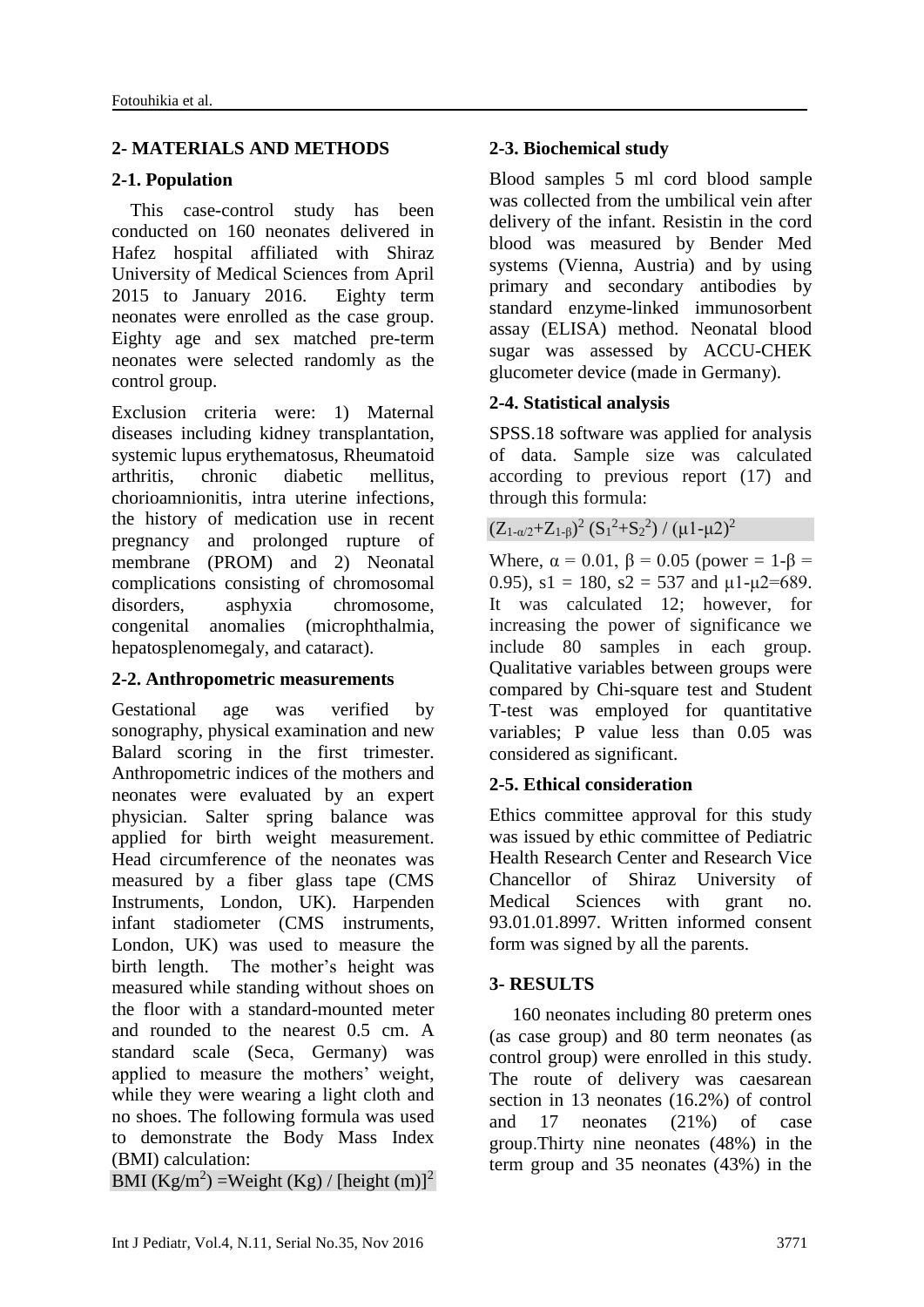preterm group, were female (p=0.396). Mean gestational age was different between the two groups  $(P=0.001)$ . A significant difference between the birth length was demonstrated between two groups according to definition  $(P=0.001)$ . The mean maternal age was the same in the term and preterm groups  $(P=0.210)$ .

The mean maternal BMI was the same in both (P=0.147). **Table.1** summarized the general characteristics of neonates. Head circumferences in term group was more than the preterm ones  $(P<0.001)$ . The mean cord blood sugar didn't differ significantly between the two groups (79.5  $\pm$  19.8 in the term and 78.1  $\pm$  23.6 in the preterm group)  $(P=0.165)$ . The neonates' birth weight differed in both groups

| <b>Table-1:</b> General characteristics of neonates |  |
|-----------------------------------------------------|--|
|-----------------------------------------------------|--|

 $(2663.6 \pm 566.5)$  in the term group and  $1513.9 \pm 530.5$  in the preterm group) (P<0.001). **Figure.1**, shows the mean cord blood parameters.

Results showed that there was not any significant association between the umbilical cord resistin level and type of delivery  $(P=0.567)$ , and neonate's gender (P=0.984). We also didn't found any significant correlation between resistin and birth weight  $(P= 0.956)$ . Also, there was not any significant association between blood sugar and birth weight  $(P=0177)$ . There was no significant association between cord blood resistin and blood sugar in term and preterm neonates (P  $=0.175$ , and P $=0.675$ ), respectively.

| Characteristics          | Preterm neonates | Term neonates   | P- value |
|--------------------------|------------------|-----------------|----------|
|                          | $(n=80)$         | $(n=80)$        |          |
| Route of delivery        |                  |                 |          |
| Caesarean section        | 17(21%)          | 13 (16.2%)      | 0.476    |
| Normal Vaginal Delivery  | 63 (79%)         | 67 (83.8%)      | 0.468    |
| Gender                   |                  |                 |          |
| Girls                    | 35 (43%)         | 39 (48%)        | 0.396    |
| <b>Boys</b>              | 46(57%)          | 42 (52%)        | 0.401    |
| Gestational age (week)   | $32.0 \pm 3.0$   | $38.0 \pm 1.1$  | < 0.001  |
| Birth length (cm)        | $40.5 \pm 6.1$   | $47.9 \pm 3.4$  | < 0.001  |
| Head circumferences (cm) | $28.9 + 3.7$     | $33.3 \pm 1.8$  | < 0.001  |
| Birth weight $(g)$       | $1513 + 530$     | $2663 \pm 566$  | < 0.001  |
| Maternal age (years)     | $29.3 \pm 5.4$   | $28.0 \pm 5.1$  | 0.111    |
| Maternal BMI (kg/cm2)    | $30.1 \pm 5.5$   | $29.0+4.2$      | 0.143    |
| Resistin (ng/ml)         | $27.1 \pm 32.2$  | $21.9 + 9.8$    | 0.175    |
| Blood sugar (mg/dl)      | $78.1 \pm 23.6$  | $79.5 \pm 19.8$ | 0.675    |



**Fig.1**: Resistin and sugar in the blood umbilical cord (data are presented as mean and standard error)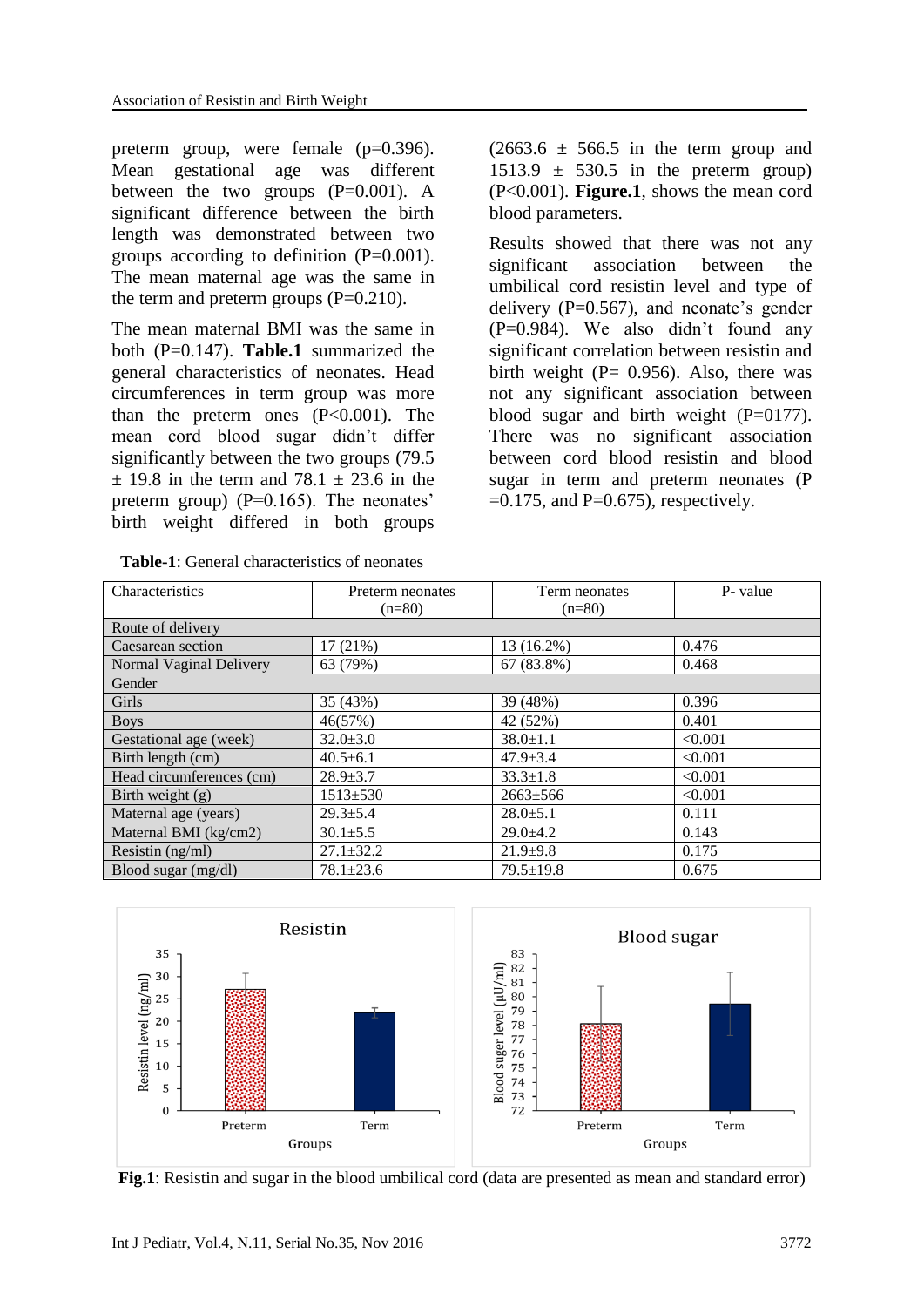#### **4- DISCUSSION**

 The present study did not reveal any significant differences in Resistin level between the term and preterm neonates. Blood glucose was nearly the same in both groups, and Resistin did not show any significant correlation with birth weight.

On the contrary, a significant positive correlation between the resistin level and anthropometric indices at birth (gestational age and birth weight) was observed in the evaluation of Pak-Cheng NG et al. conducted on the two groups of term and preterm neonates. Unlike our study, higher plasma Resistin level in normal vaginal delivery infants compared with neonates who were born by caesarean section was observed in the mentioned investigation [\(13\)](#page-5-5). On the other hand, in the study performed by Davarifarid et al., resistin level showed a reverse correlation with birth weight in term new-borns and its amounts did not show any significant differences between normal vaginal delivery (NVD) and cesarean section (C-S) neonates [\(17\)](#page-5-9).

Maturity and birth weight might have some different effect on cord blood resistin (even opposite effects) that could result in controversies in previous reports. We propose that future studies could analysis the level of resistin specifically in SGAterm, Appropriate for gestational age (AGA)- term to find out the independent effect of resistin on birth weight. Although the mechanism by which insulin resistance appears during pregnancy is still unknown, placental hormones are supposed to cause insulin resistance [\(23\)](#page-6-1). resitin is one of the placental hormones which seemingly has a substantial role in the homeostasis of pregnancy and fetal development. However, there is insufficient data revealing the role of resistin in this regard [\(17\)](#page-5-9). Similarly, the umbilical serum resistin level demonstrated an inverse correlation with neonatal birth weight in the Cho et al.'s and Wang et al.'s studies, thus suggesting the role of resistin in determining the neonate's birth weight [\(24,](#page-6-2) [25\)](#page-6-3). The level of resistin has not shown a definitive pattern in term and preterm neonates until now. Lower levels of resistin have been observed in preterm neonates compared with term newborns in the Pak-Cheng et al.'s investigation [\(13,](#page-5-5) [26\)](#page-6-4). On the contrary, higher levels of resistin were found in the preterm newborns in the study of Martos-Moreno et al. compared with term neonates [\(22\)](#page-6-0).

### **4-1. Limitations of the study**

Lack of data on preterm neonates and subsequent resistin measurement in neonatal period was one of our limitations. In addition, the roles of resistin in inflammation and its impression on glucose hemostasis and fetal growth affected our study results. So, subsequent studies with less limitations and larger sample size may reveal more obvious results in the field of resistin's association with fetal growth.

### **5. CONCLUSION**

 The present study did not reveal any significant differences in resistin level between the term and preterm neonates. Blood glucose was nearly the same in both groups, and resistin did not show any significant correlation with birth weight. Future studies with larger sample size and considering small for gestational infants could help us to understand the role of resistin in neonatal growth.

### **6- CONFLICT OF INTEREST**

The authors had not any financial or personal relationships with other people or organizations during the study. So there was no conflict of interests in this article.

#### **7- REFERENCES**

1. Johnston KM, Gooch K, Korol E, Vo P, Eyawo O, Bradt P, Levy A. The economic burden of prematurity in Canada.BMC Pediatr 2014; 14: 93.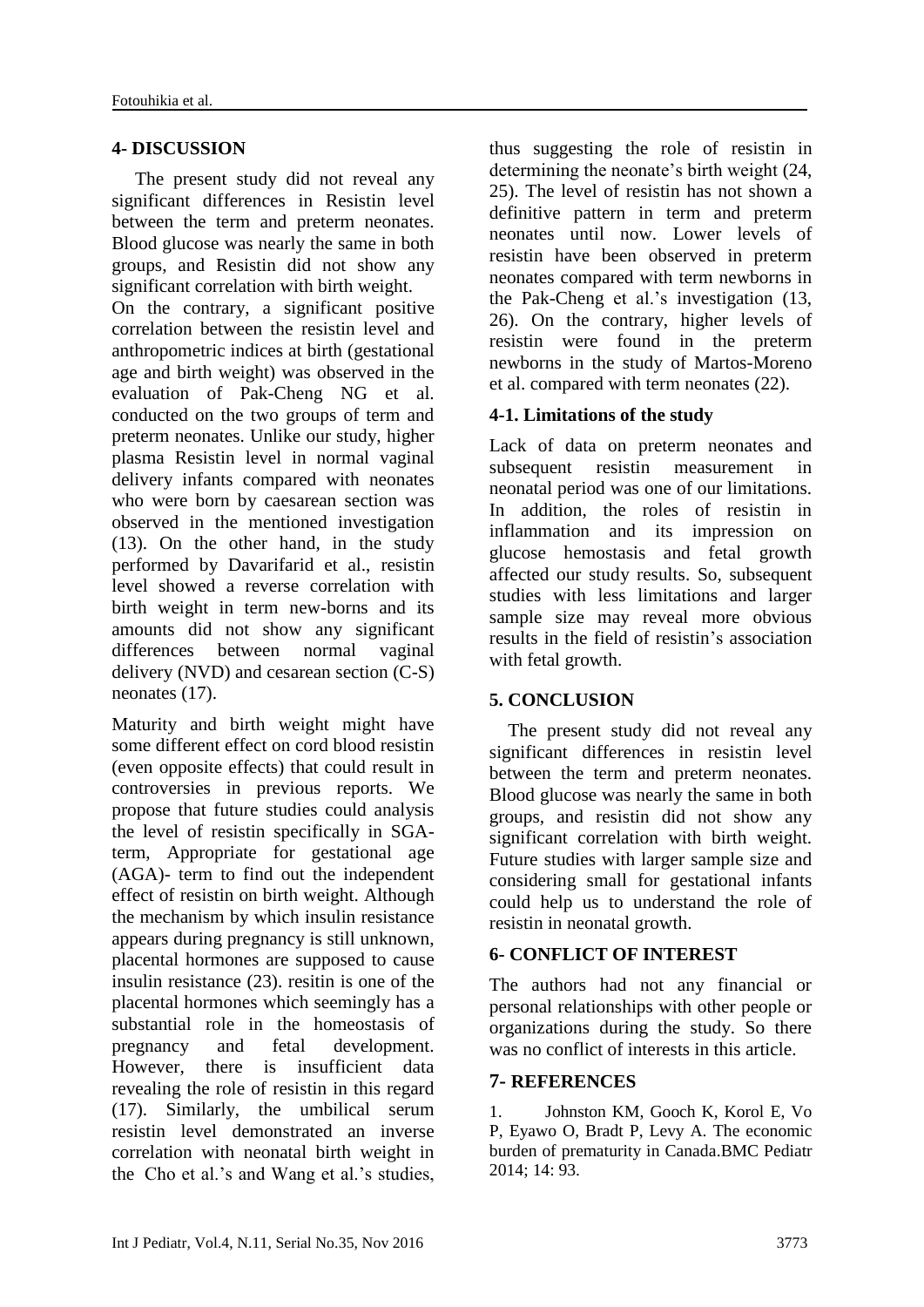2. Feghali M, Venkataramanan R, Caritis S. Prevention of Preterm Delivery with 17- Hydroxyprogesterone Caproate: Pharmacologic Considerations. Semin Perinatol 2014; 38(8):516-22.

3. Souza RT, Cecatti JG, Passini R Jr, Tedesco RP, Lajos GJ, Nomura ML, et al. The Burden of Provider-Initiated Preterm Birth and Associated Factors: Evidence from the Brazilian Multicenter Study on Preterm Birth (EMIP). PLoS One 2016; 11(2):e0148244.

4. Chernausek S. Molecular Genetic Disorders of Fetal Growth. Small for Gestational Age. 13: Karger Publishers; 2008. p. 44-59.

<span id="page-5-1"></span>5. Maulik D, EVANS JF, Ragolia L. Fetal growth restriction: pathogenic mechanisms. Clinical obstetrics and gynecology 2006; 49(2): 219-27.

<span id="page-5-2"></span>6. Goralski KB, McCarthy TC, Hanniman EA, Zabel BA, Butcher EC, Parlee SD, et al. Chemerin, a novel adipokine that regulates adipogenesis and adipocyte metabolism. Journal of Biological Chemistry 2007; 282(38): 28175-88.

7. Dedoussis GV, Kapiri A, Kalogeropoulos N, Samara A, Dimitriadis D, Lambert D, et al. Adipokine expression in adipose tissue and in peripheral blood mononuclear cells in children: correlation with BMI and fatty acid content. Clinica Chimica Acta 2009; 410(1):85-9.

<span id="page-5-4"></span><span id="page-5-3"></span>8. Briana DD, Boutsikou M, Boutsikou T, Malamitsi-Puchner A.Associations of novel adipocytokines with bone biomarkers in intra uterine growth-restricted fetuses/neonates at term.J Matern Fetal Neonatal Med 2014; 27(10): 984-8.

9. Song Y, Gao J, Qu Y, Wang S, Wang X, Liu J. Serum levels of leptin, adiponectin and resistin in relation to clinical characteristics in normal pregnancy and preeclampsia.Clin Chim Acta 2016;458:133-7.

10. Yeung EH, McLain AC, Anderson N, Lawrence D, Boghossian NS, Druschel C, et al.Newborn Adipokines and Birth Outcomes.Paediatr Perinat Epidemiol 2015; 29(4):317-25.

11. Fonseca MJ, Santos AC.Umbilical cord blood adipokines and newborn weight change. Arch Gynecol Obstet 2015; 291(5):1037-40.

12. Wang J, Wang SH, Shang LX, Dong X, Wang X, Zhang F, et al. Retracted: Relationship of adiponectin and resistin levels in umbilical and maternal serum with fetal macrosomia. Journal of Obstetrics and Gynaecology Research 2010; 36(3):533-7.

<span id="page-5-5"></span><span id="page-5-0"></span>13. Ng P-C, Lee CH, Lam CW, Chan IH, Wong E, Fok TF. Resistin in preterm and term newborns: relation to anthropometry, leptin, and insulin. Pediatric research 2005; 58(4):725-30.

<span id="page-5-6"></span>14. Matsubara M, Maruoka S, Katayose S. Inverse relationship between plasma adiponectin and leptin concentrations in normal-weight and obese women. European Journal of Endocrinology 2002;147(2):173-80.

<span id="page-5-7"></span>15. Martínez-Cordero C, Amador-Licona N, Guízar-Mendoza JM, Hernández-Méndez J, Ruelas-Orozco G. Body fat at birth and cord blood levels of insulin, adiponectin, leptin, and insulin-like growth factor-I in small-forgestational-age infants. Archives of medical research 2006; 37(4):490-4.

<span id="page-5-8"></span>16. Silha JV, Krsek M, Skrha JV, Sucharda P, Nyomba B, Murphy LJ. Plasma resistin, adiponectin and leptin levels in lean and obese subjects: correlations with insulin resistance. European journal of endocrinology 2003;149(4):331-5.

<span id="page-5-9"></span>17. Farid SD, Najati N, Gharebaghi MM, Haghjo AG, Ghojazadeh M. Resistin in Cord Blood of Small for Gestation Age and Appropriate for Gestation Age Term Neonates. Iranian journal of pediatrics 2013;23(6):659.

<span id="page-5-10"></span>18. Cortelazzi D, Corbetta S, Ronzoni S, Pelle F, Marconi A, Cozzi V, et al. Maternal and foetal resistin and adiponectin concentrations in normal and complicated pregnancies. Clinical endocrinology 2007; 66(3): 447-53.

<span id="page-5-11"></span>19. Sivan E, Mazaki-Tovi S, Pariente C, Efraty Y, Schiff E, Hemi R, et al. Adiponectin in human cord blood: relation to fetal birth weight and gender. The Journal of Clinical Endocrinology & Metabolism 2003; 88(12):5656-60.